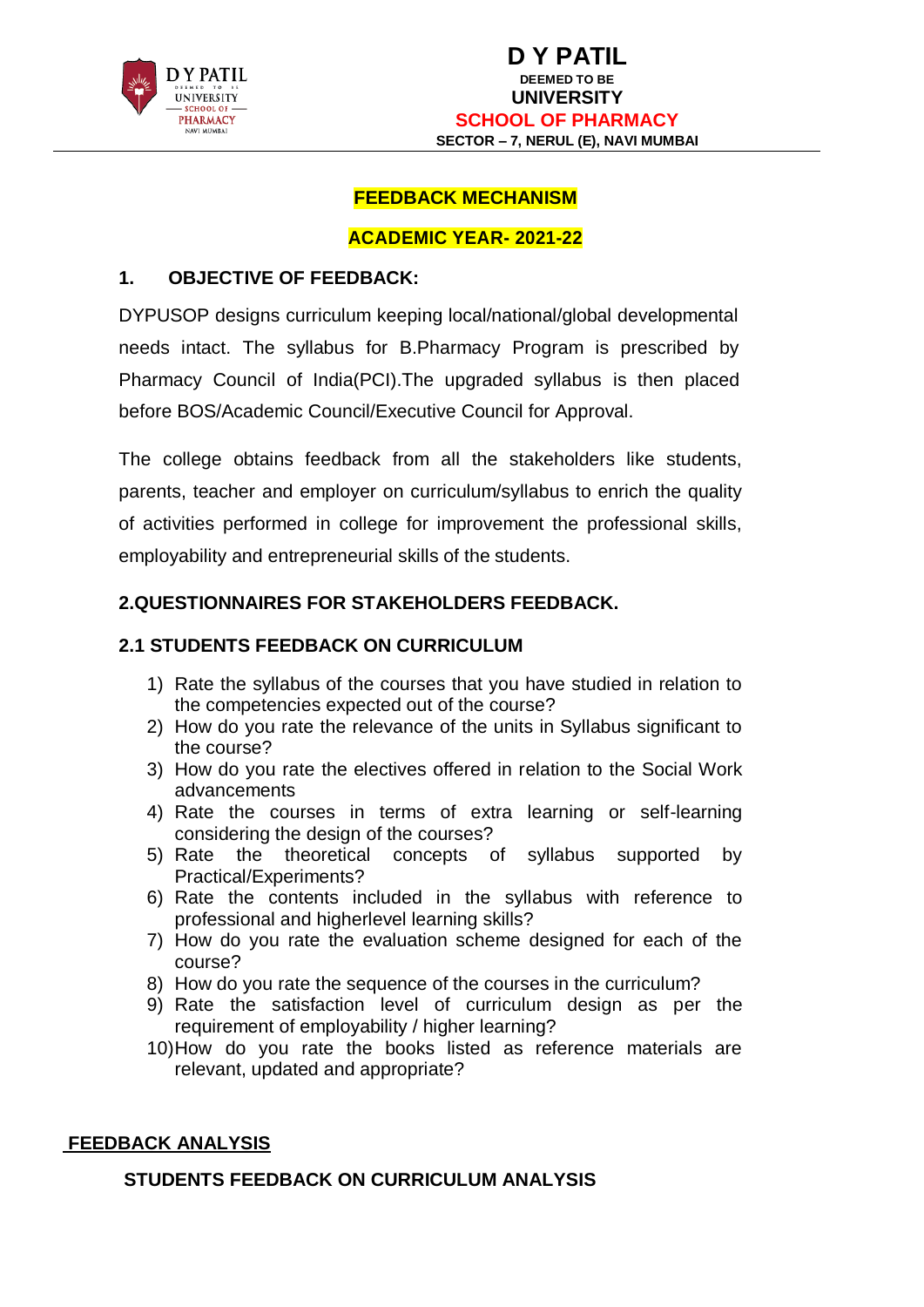A.The student feedback on curriculum was taken from T.Y.B.Pharm (SEM V) 2021-2022 students to judge the optimum load, effectiveness, assessment strategies of curriculum/syllabus of B. Pharm and to find out curricular gaps.

# **Total No. of Feedback/Responses:** - **55**

| Sr.No.         |                                                                                                                                | <b>No. of Feedback Collected</b> |                     |                |                |      |
|----------------|--------------------------------------------------------------------------------------------------------------------------------|----------------------------------|---------------------|----------------|----------------|------|
|                | <b>Parameters</b>                                                                                                              | <b>Excellent</b>                 | <b>Very</b><br>good | Good           | Average        | Fair |
| 1              | Rate the syllabus of the<br>courses that you have<br>studied in relation to the<br>competencies expected out<br>of the course? | 41                               | 10                  | 2              | 2              |      |
| $\overline{2}$ | How do you rate the<br>relevance of the units in<br>Syllabus significant to the<br>course?                                     | 42                               | 11                  | 1              | 1              |      |
| 3              | How do you rate the<br>electives offered in relation<br>to the Social Work<br>advancements?                                    | 40                               | 9                   | 3              | $\overline{2}$ | 1    |
| $\overline{4}$ | Rate the courses in terms<br>of extra learning or self-<br>learning considering the<br>design of the courses?                  | 39                               | 12                  | 3              | 1              |      |
| 5              | Rate the theoretical<br>concepts of syllabus<br>supported by<br>Practical/Experiments?                                         | 42                               | 11                  | $\overline{2}$ |                |      |
| 6              | Rate the contents included<br>in the syllabus with<br>reference to professional<br>and higherlevel learning<br>skills?         | 42                               | 10                  | 3              |                |      |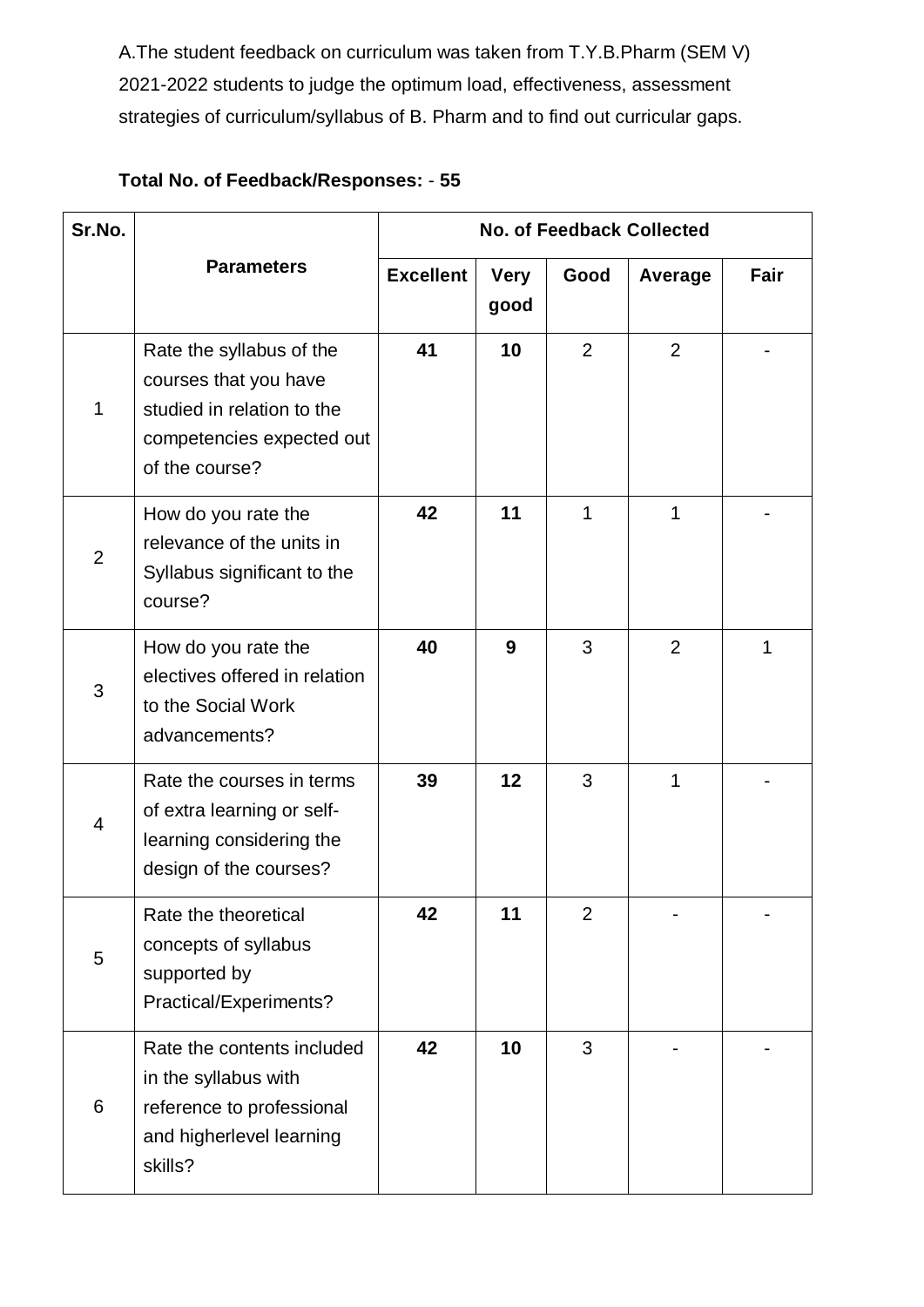| 7  | How do you rate the<br>evaluation scheme<br>designed for each of the<br>course?                                         | 39 | 12 | $\overline{2}$ | $\overline{2}$ |  |
|----|-------------------------------------------------------------------------------------------------------------------------|----|----|----------------|----------------|--|
| 8  | How do you rate the<br>sequence of the courses in<br>the curriculum?                                                    | 42 | 11 | 1              | 1              |  |
| 9  | Rate the satisfaction level<br>of curriculum design as per<br>the requirement of<br>employability / higher<br>learning? | 40 | 9  | 3              | 2              |  |
| 10 | How do you rate the books<br>listed as reference<br>materials are relevant,<br>updated and appropriate?                 | 39 | 12 | 3              | 1              |  |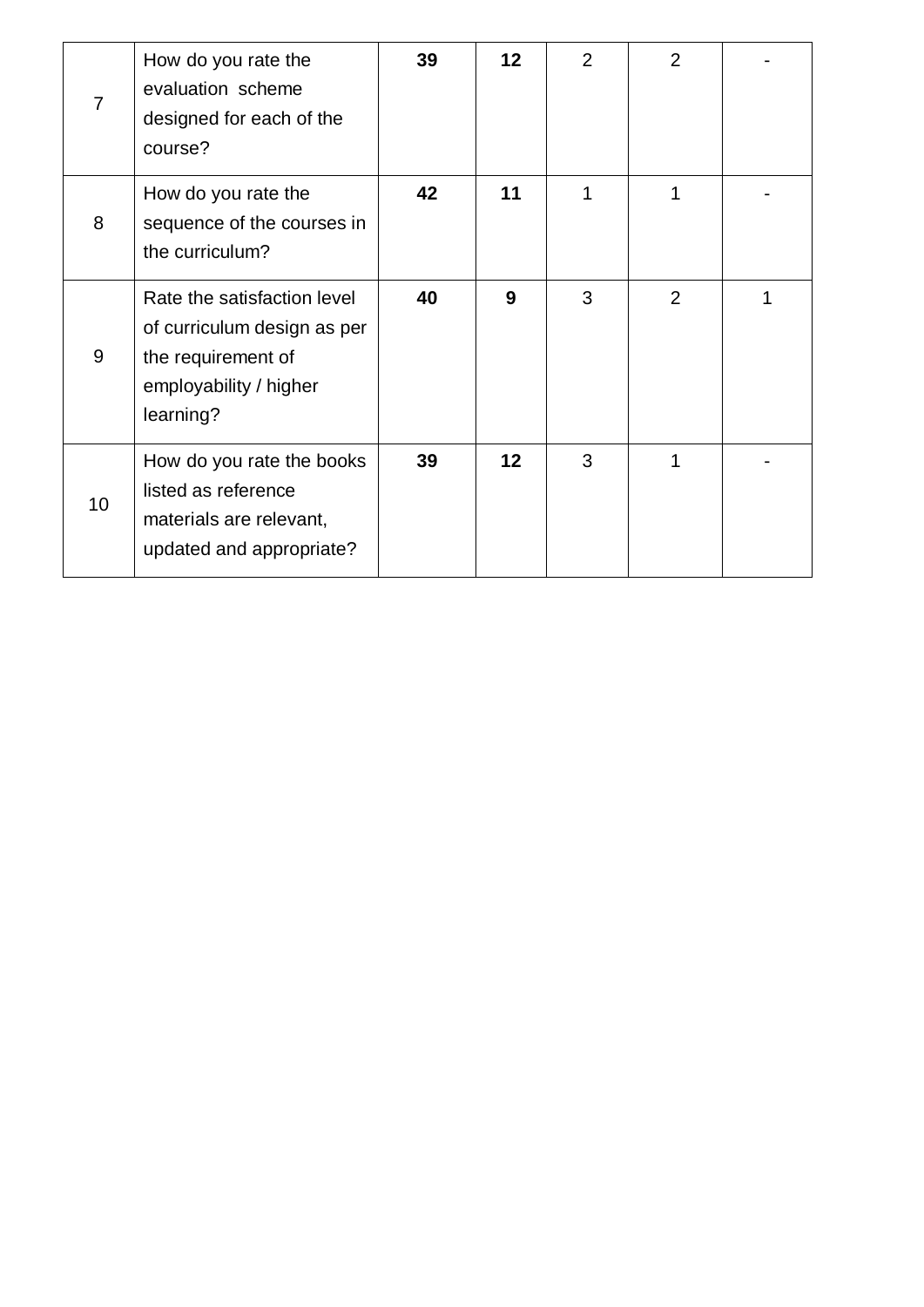

#### **FEEDBACK MECHANISM**

# **[Students, Parents, Teachers and Employers on Curricula/Syllabi]**

#### **ACADEMIC YEAR- 2019-20**

#### **1. OBJECTIVE OF FEEDBACK:**

DYPUSOP designs curriculum keeping local/national/global developmental needs intact. The syllabus for B.Pharmacy Program is prescribed by Pharmacy Council of India(PCI) and syllabus for D.Pharmacy is prescribed by Maharashtra State Board of Technical Education (MSBTE).The upgraded syllabus is then placed before BOS/Academic Council/Executive Council for Approval.

The college obtains feedback from all the stakeholders like students, parents, teacher and employer on curriculum/syllabus to enrich the quality of activities performed in college for improvement the professional skills, employability and entrepreneurial skills of the students.

#### **2.QUESTIONNAIRES FOR STAKEHOLDERS FEEDBACK.**

#### **2.1 STUDENTS FEEDBACK ON CURRICULUM**

1)The units/sections in the syllabus are properly sequenced

2) Extent of syllabi covered in the Class

3) Fairness in the assessment processes (Quiz, Assignments, etc.)

4) Opportunities for out of class room learning (guest lectures, seminars, workshop, value added programmes, conferences, competitions)

5) Usage of teaching aids and ICT in the class by faculty to facilitate teaching.

#### **2.2 PARENTS FEEDBACK ON CURRICULUM /SYLLBI**

1) Syllabus is updated enough to meet the demand

2) The quality of the teaching in the Institution is

3) The infrastructure and facilities of the institute are modern and sophisticated one.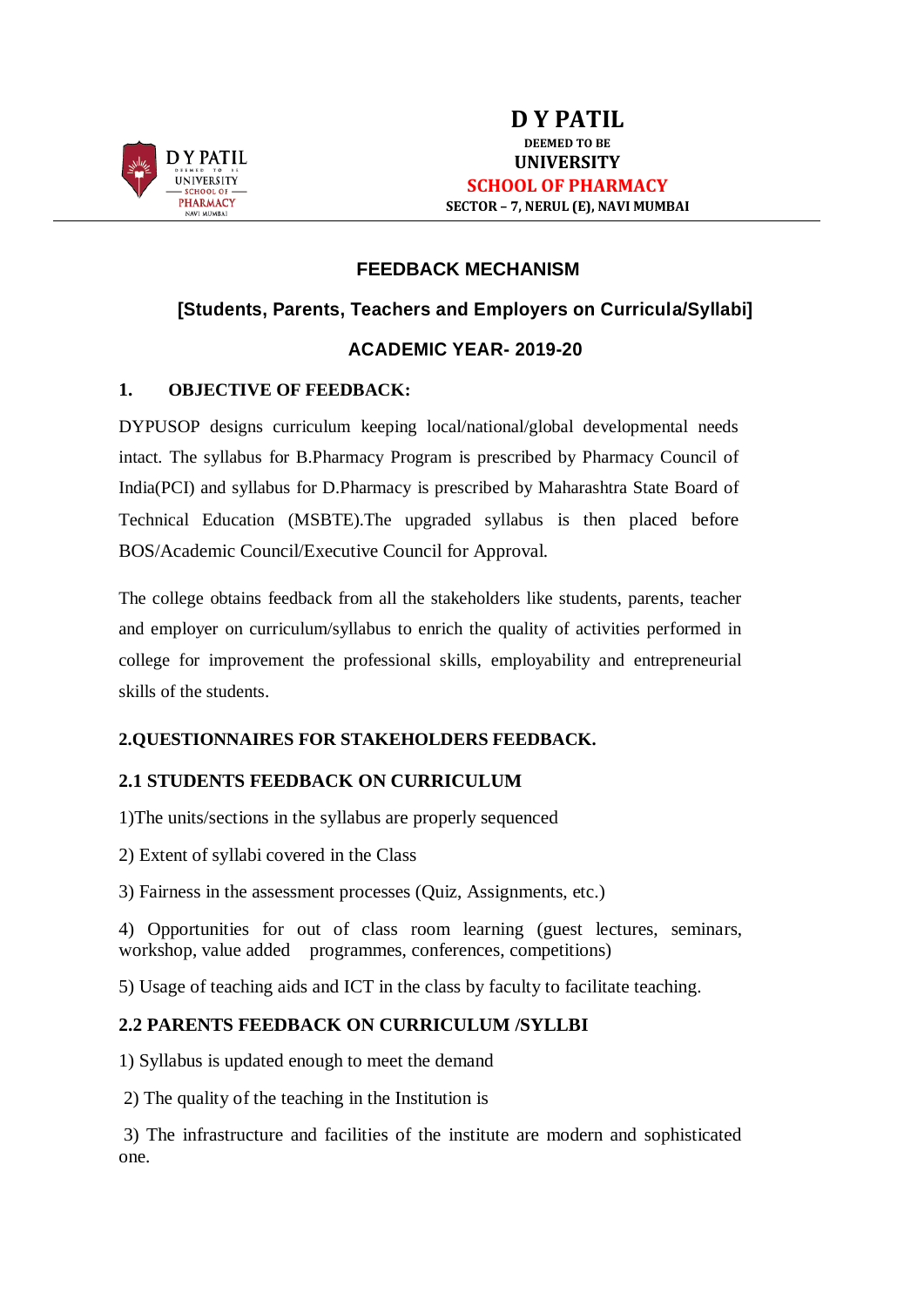4) Institution take lots of efforts to motivate students for participation in various Co- Curricular activities

5) Learning Resources such as Library, Internet, Computers are adequately available



6) There is regular Communication from the institution regarding the academic and other activities.

# **2.3 TEACHERS FEEDBACK ON CURRICULUM**

- **1)** Curriculum and Syllabus are need based
- 2) The course outcomes are well defined and clear
- 3) Sufficient number of relevant reading materials and digital resources are available in the Library
- 4) The course has good balance between theory and application
- 5) The course/syllabus of this course increased my knowledge and perspective in the subject area
- 6) I have taken sufficient steps to provide assistance to slow learners

#### **2.4 EMPLOYER FEEDBACK ON CURRICULUM**

- 1) The technical knowledge of the students is good
- 2) The curriculum and syllabus provide sufficient knowledge in the area of study
- 3) The students are able to work as part of the team
- 4) Communication skills of the students are good
- 5) Students have the required managerial / leadership qualities
- 6) Students have the ability to learn industrial practices fast and mold themselves into the stream

#### **3. SUMMARY OF FEEDBACK OBTAINED FROM THE STAKEHOLDERS IS AS FOLLOWS**

| Sr.No. | Stakeholder's                         | <b>No. of Feedback Collected</b> |             |
|--------|---------------------------------------|----------------------------------|-------------|
|        |                                       | <b>SYBP</b>                      | <b>SYDP</b> |
|        |                                       | $(2019-20)$                      | $(2019-20)$ |
|        | <b>Student Feedback on Curriculum</b> | 45                               | 48          |
| 2.     | Parents Feedback on Curriculum        | 45                               | 48          |
| 3.     | Teachers Feedback on Curriculum       | 12                               | 9           |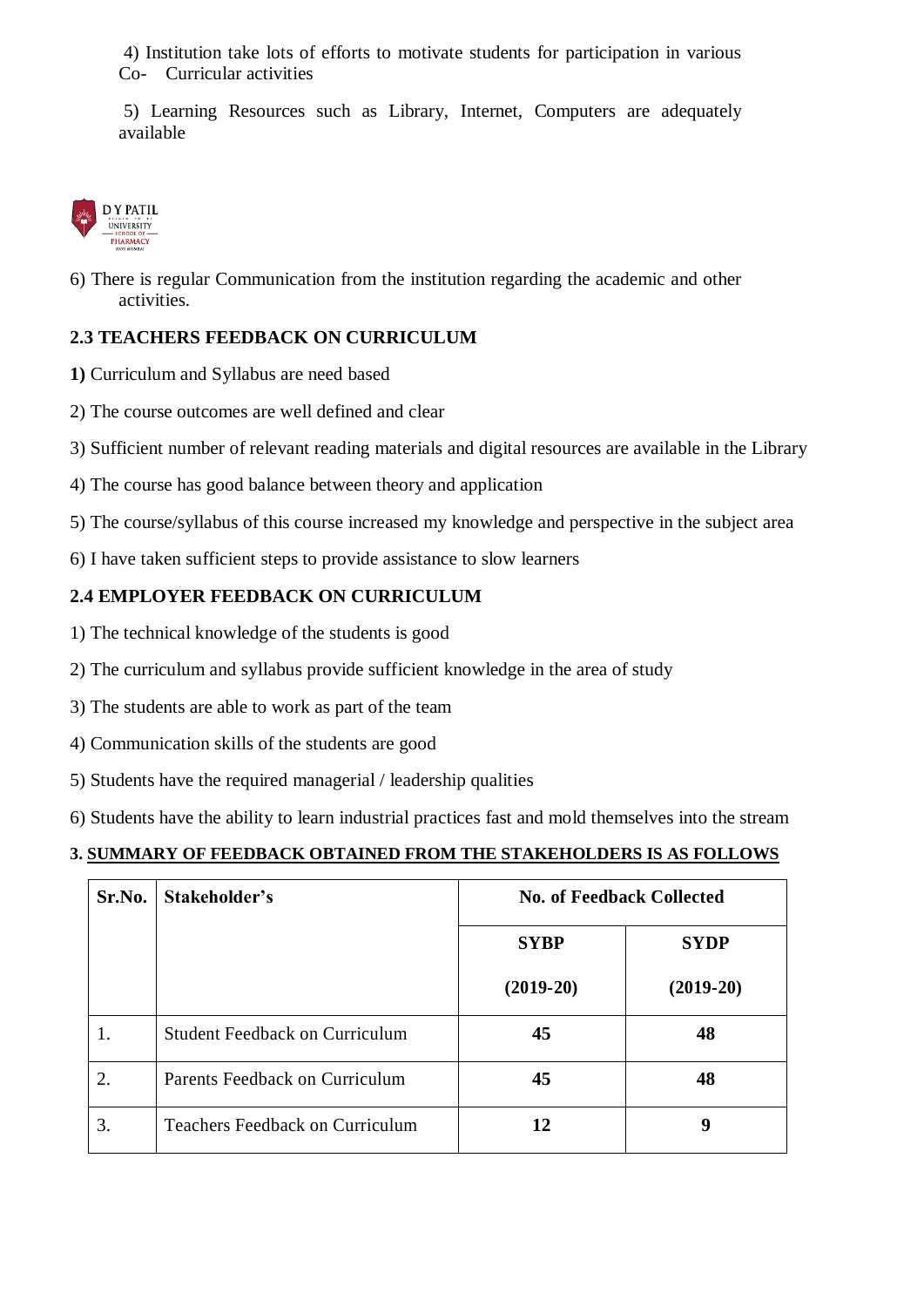|  | Professional Feedback on Curriculum |  |  |
|--|-------------------------------------|--|--|
|--|-------------------------------------|--|--|

# **4. FEEDBACK ANALYSIS**

#### **4.1 STUDENTS FEEDBACK ON CURRICULUM ANALYSIS**

A.The student feedback on curriculum was taken from **S.Y.B.Pharm** 2019-2021 students to judge the optimum load, effectiveness, assessment strategies of curriculum/syllabus of B. Pharm and to find out curricular gaps.

| Sr.No.         |                                                                                                                                            | <b>No. of Feedback Collected</b> |       |                 |
|----------------|--------------------------------------------------------------------------------------------------------------------------------------------|----------------------------------|-------|-----------------|
|                | <b>Parameters</b>                                                                                                                          | <b>Strongly</b><br>Agree         | Agree | <b>Disagree</b> |
| 1              | The units/sections in the syllabus are properly<br>sequenced                                                                               | 20                               | 30    |                 |
| 2              | Extent of syllabi covered in the Class                                                                                                     | 30                               | 20    |                 |
| 3              | Fairness in the assessment processes (Quiz,<br>Assignments, etc.)                                                                          | 15                               | 35    |                 |
| $\overline{4}$ | Opportunities for out of class room learning (guest<br>lectures, seminars, workshop, value added<br>programmes, conferences, competitions) | 15                               | 35    |                 |
| 5              | Usage of teaching aids and ICT in the class by<br>faculty to facilitate teaching                                                           | 10                               | 40    |                 |

# **Total No. of Feedback/Responses:** - **50**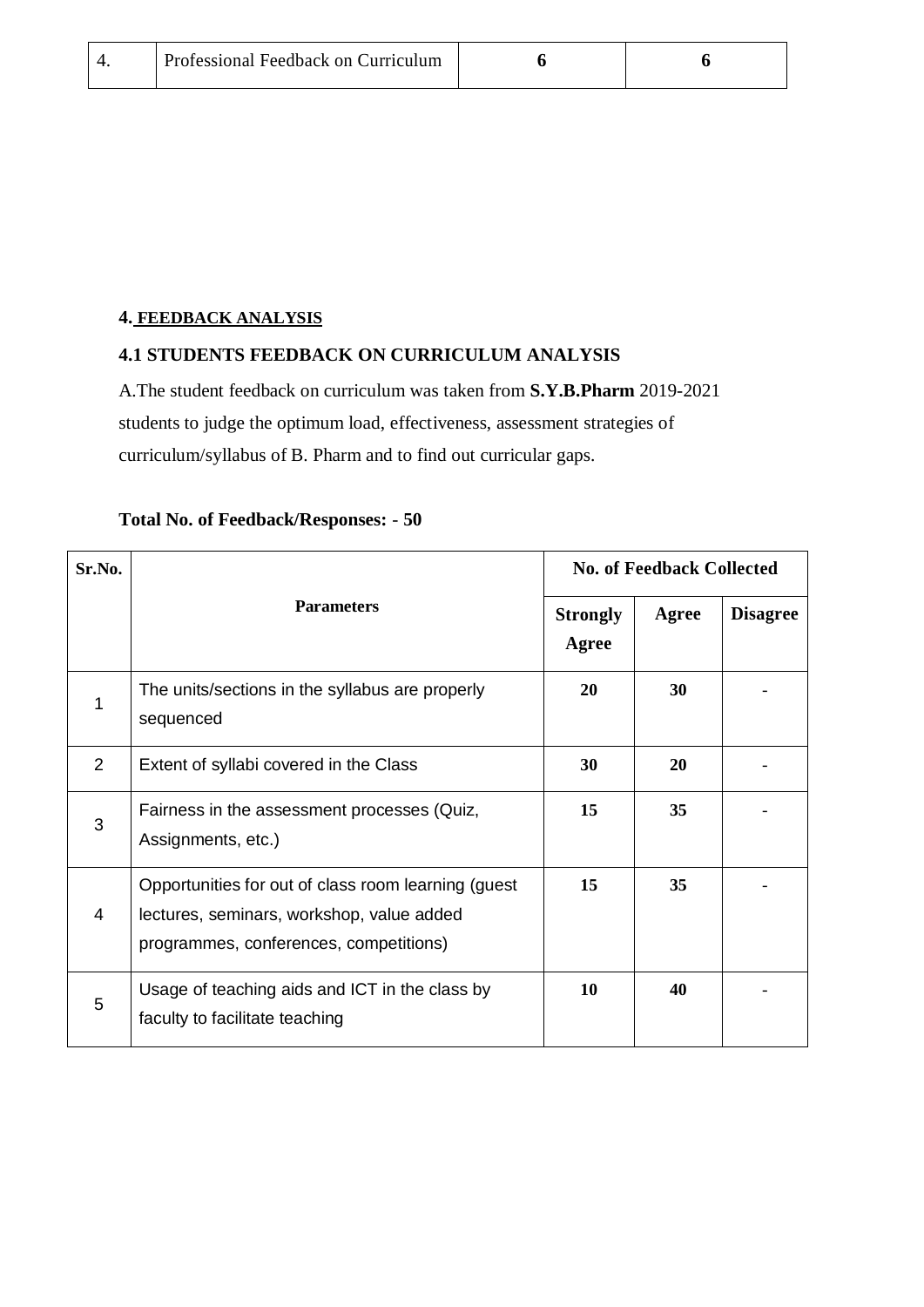

**The feedback analysis shows that students are satisfied with the curriculum and other facilities provided by the school of Pharmacy.** 

# B. The student feedback on curriculum was taken from **S.Y.D.Pharm**

2019-2021

| <b>Total No. of Feedback/Responses: - 50</b> |  |
|----------------------------------------------|--|
|                                              |  |

| Sr.No.         |                                                                                                                                            | <b>No. of Feedback Collected</b> |       |                 |
|----------------|--------------------------------------------------------------------------------------------------------------------------------------------|----------------------------------|-------|-----------------|
|                | <b>Parameters</b>                                                                                                                          | <b>Strongly</b><br>Agree         | Agree | <b>Disagree</b> |
| 1              | The units/sections in the syllabus are properly<br>sequenced                                                                               | 32                               | 18    |                 |
| 2              | Extent of syllabi covered in the Class                                                                                                     | 34                               | 16    |                 |
| 3              | Fairness in the assessment processes (Quiz,<br>Assignments, etc.)                                                                          | 40                               | 10    |                 |
| $\overline{4}$ | Opportunities for out of class room learning (guest<br>lectures, seminars, workshop, value added<br>programmes, conferences, competitions) | 35                               | 15    |                 |
| 5              | Usage of teaching aids and ICT in the class by<br>faculty to facilitate teaching                                                           | 25                               | 25    |                 |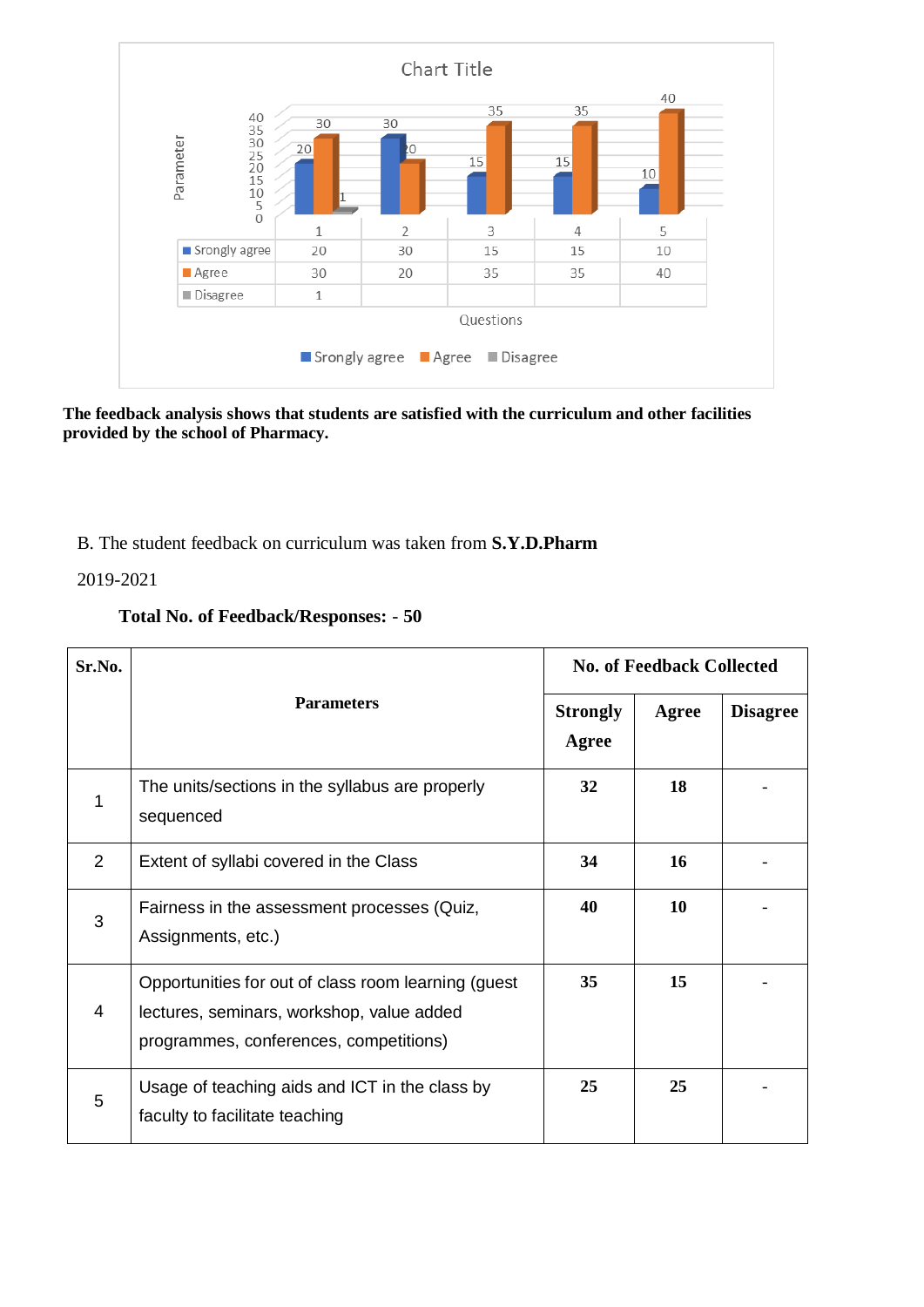

**The feedback analysis shows that students are satisfied with the curriculum and other facilities provided by the school of Pharmacy.** 

# C. The **Parents feedback on curriculum** was taken from **S.Y.B.Pharm** 2019-2021

| Sr.No.         |                                                                                                                | <b>No. of Feedback Collected</b> |       |                 |
|----------------|----------------------------------------------------------------------------------------------------------------|----------------------------------|-------|-----------------|
|                | <b>Parameters</b>                                                                                              | <b>Strongly</b><br>Agree         | Agree | <b>Disagree</b> |
| 1              | The Infrastructure and facilities of the institute are<br>modern and sophisticated one.                        | 13                               | 29    | 1               |
| 2              | The quality of the teaching in the Institution is                                                              | 16                               | 27    |                 |
| 3              | Learning Resources such as Library, Internet,<br>Computers are adequately available                            | 11                               | 29    | 3               |
| $\overline{4}$ | Institution take lots of efforts to motivate students for<br>participation in various Co-Curricular activities | 15                               | 28    |                 |
| 5              | There is regular Communication from the institution<br>regarding the academic and other activities.            | 17                               | 23    | 3               |

#### **Total No. of Feedback/Responses:** - **43**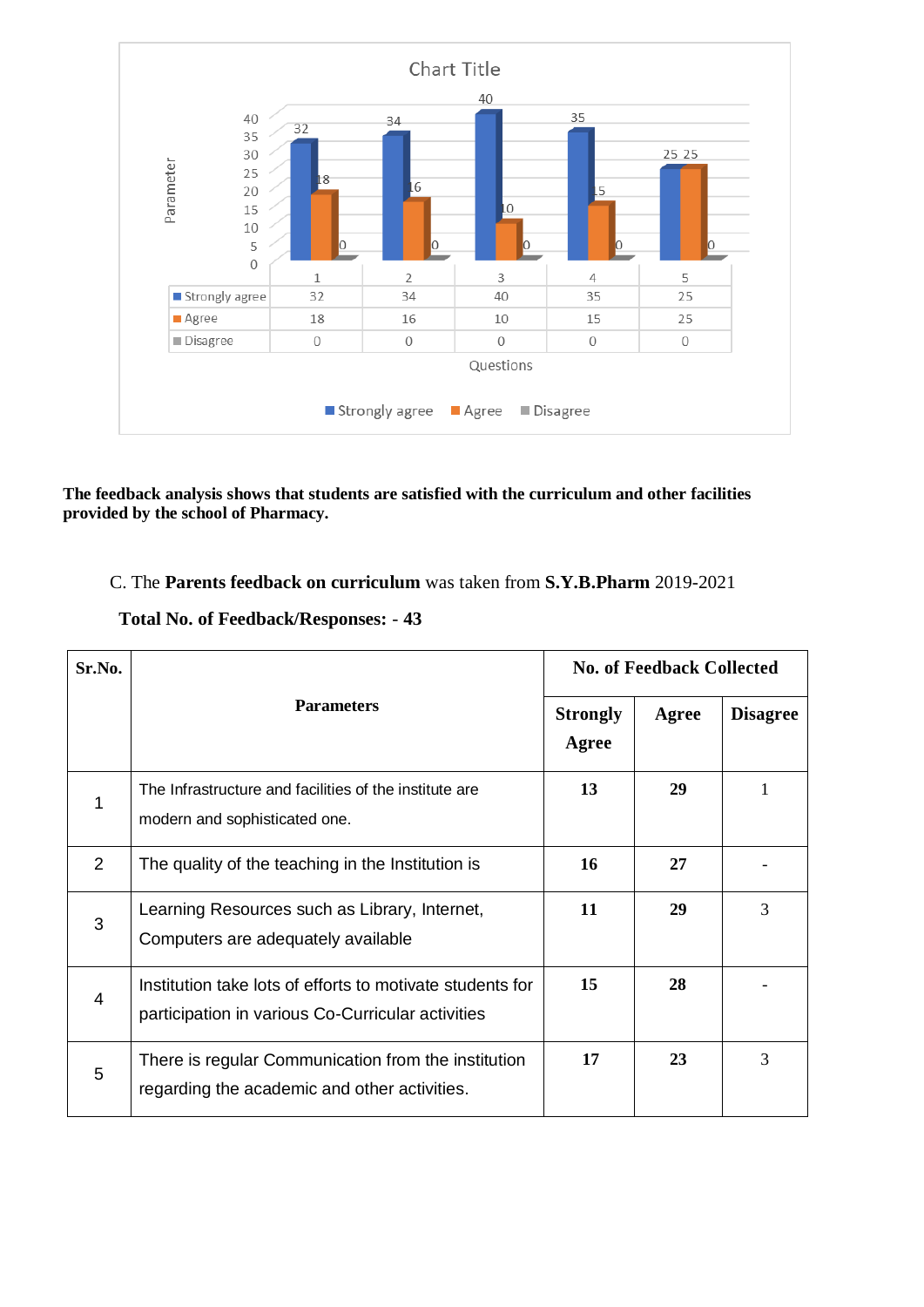

**The feedback analysis shows that Parents are satisfied with the curriculum and other facilities provided by the school of Pharmacy.** 

**D**. The **Professional feedback on curriculum** was taken from Committee Member of DYPUSOP (Board of Studies and Industrial Advisory Council)

| Sr.No.         |                                                                                                                                                                            | <b>No. of Feedback Collected</b> |                |                 |
|----------------|----------------------------------------------------------------------------------------------------------------------------------------------------------------------------|----------------------------------|----------------|-----------------|
|                | <b>Parameters</b>                                                                                                                                                          | <b>Strongly</b><br>Agree         | Agree          | <b>Disagree</b> |
|                | The current content of syllabus is fulfilling the need<br>of Industry, sufficient to bridge the gap between<br>academics, industry standards / current global<br>scenarios | $\boldsymbol{4}$                 | 2              |                 |
| $\overline{2}$ | The specified contact hours stated in syllabus is<br>sufficient to complete the coverage of syllabus as<br>per each course by the teachers                                 | $\boldsymbol{4}$                 | $\overline{2}$ |                 |
| 3              | Sufficient reference material and books are<br>available for the topics mentioned in the syllabus.                                                                         | 5                                | 1              |                 |
| 4              | The evaluation methods mentioned in the syllabus<br>are sufficient for providing proper assessment                                                                         | 5                                | 1              |                 |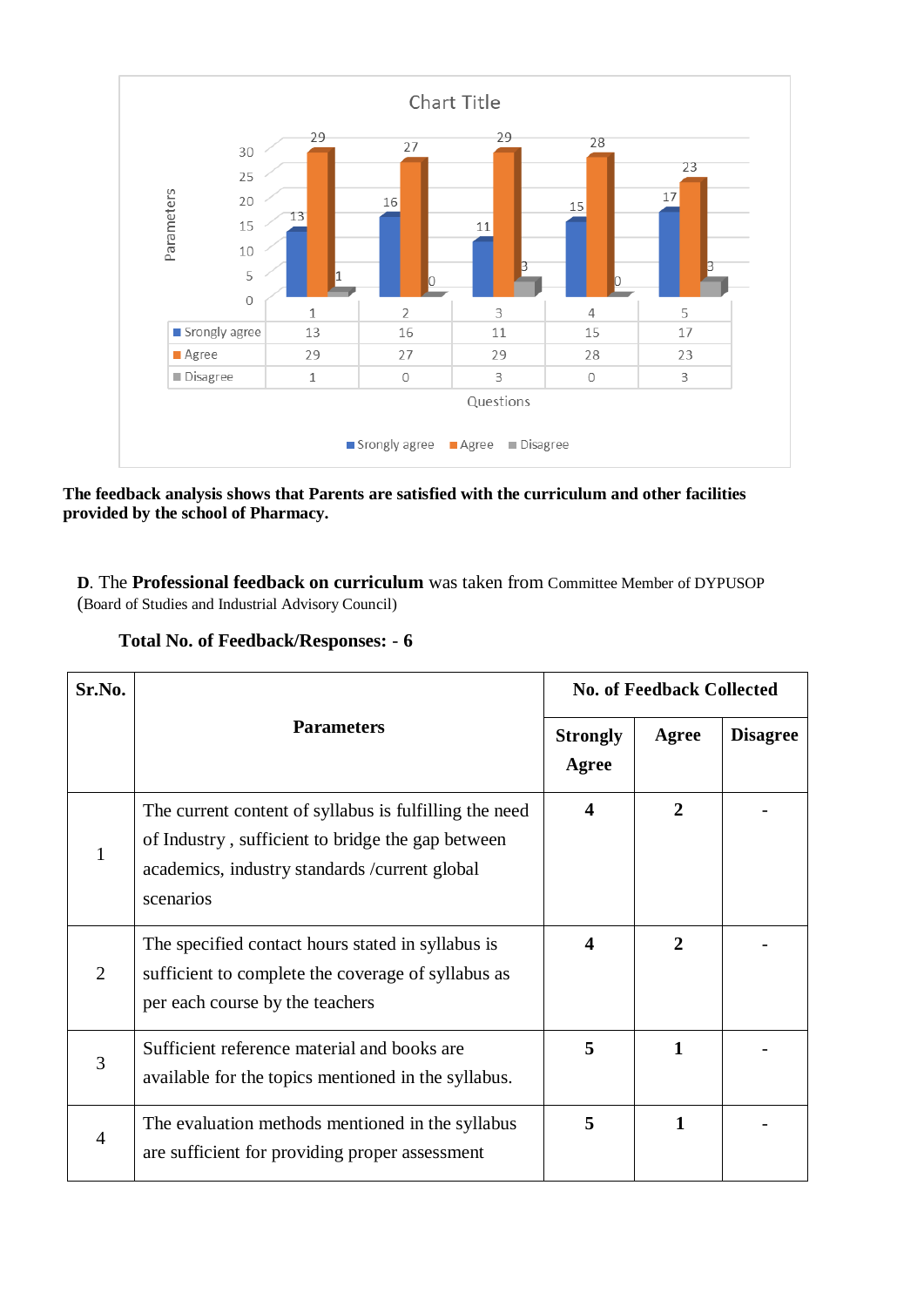|    | The current syllabus meets the expectations in terms | 5 |   |  |
|----|------------------------------------------------------|---|---|--|
|    | of learning values, skills, knowledge, attitude,     |   |   |  |
| 5  | analytical abilities, applicability, relevance and   |   |   |  |
|    | practical orientation to real life situations        |   |   |  |
|    |                                                      |   |   |  |
|    | The Syllabus is covering inculcation of the aspects  | 4 | 2 |  |
| 6. | of Life Skills, Transferable skills, Cross Cutting   |   |   |  |
|    | Issues, Gender Equality, Environment and             |   |   |  |
|    | Sustainability, Human Values, Professional Ethics    |   |   |  |
|    |                                                      |   |   |  |